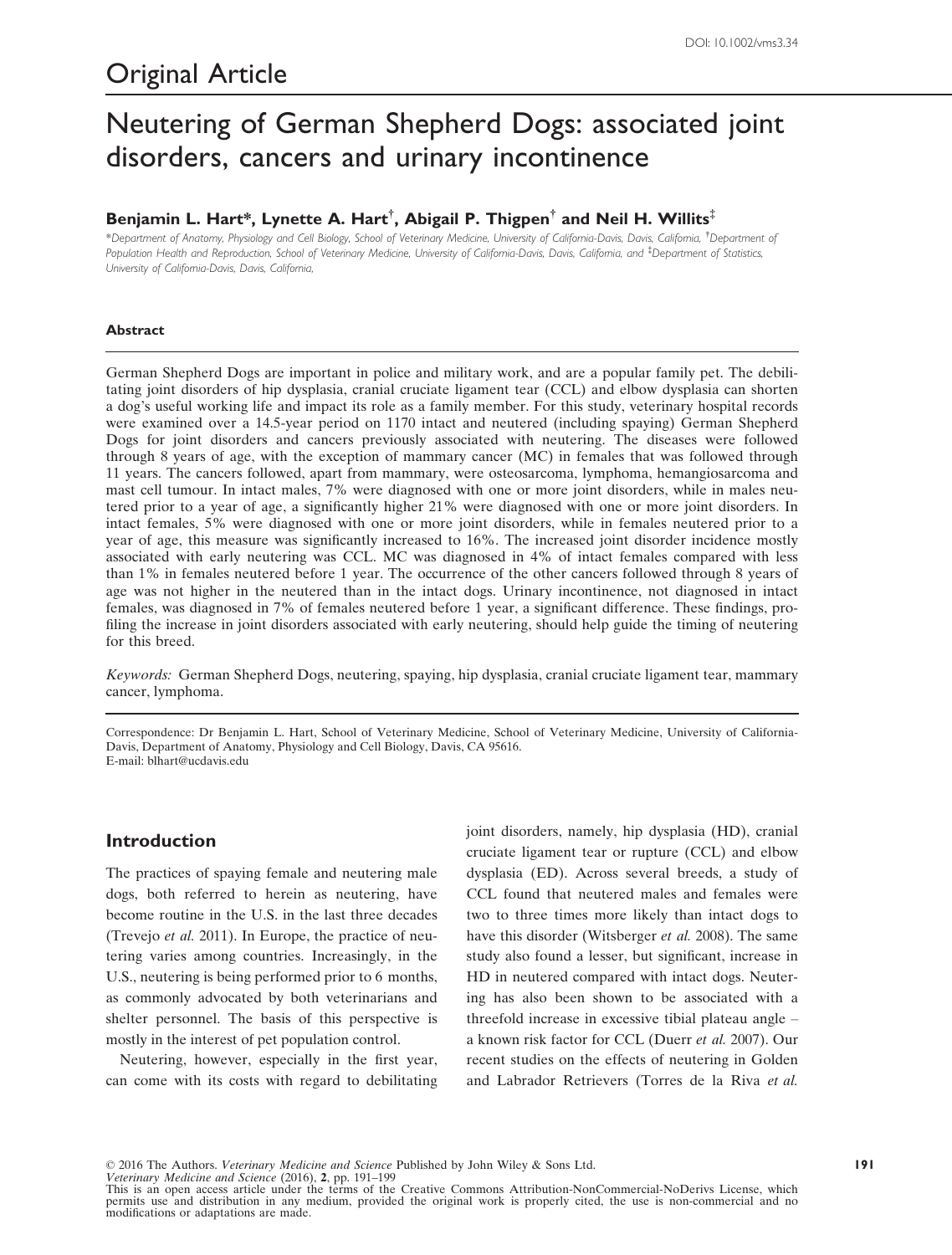2013; Hart et al. 2014) showed an increase in the incidence of one or more of these joint disorders, in male and female Golden Retrievers, to 4–5 times the 5% occurrence in intact dogs, and in male and female Labrador Retrievers, a doubling of the 5% incidence of intact dogs.

An increase in some cancers sometimes is also of concern with neutering, particularly with osteosarcoma (OSA), hemangiosarcoma (HSA), lymphoma (LSA) and mast cell tumours (MCT). A study on OSA in several breeds found a twofold increase in neutered dogs relative to intact dogs (Ru et al. 1998). In spayed females, cardiac HSA was reported to be four times greater than that in intact females (Ware & Hopper 1999), and in spayed females splenic HSA was reported at two times greater than in intact females (Prymak et al. 1988). The occurrence of LSA was found to be higher in spayed than in intact females (Villamil et al. 2009). Cutaneous MCT, as studied in several dog breeds, was four times greater than that of intact females in neutered females (White et al. 2011).

In our studies involving the Golden Retriever (Torres de la Riva et al. 2013; Hart et al. 2014), we found that neutering at all neuter periods through 8 years of age increased the rate of at least one of the cancers by 3–4 times. Two other recent studies have also profiled the association of neutering with the occurrence of these cancers. A study utilising the U.S. nationwide Veterinary Medical Database found that neutered males and females were more likely to die of a cancer than intact dogs (Hoffman et al. 2013). A second study, utilising web-based, ownerreported disease occurrence in Vizslas, reported the incidence of cancers was higher in neutered dogs than in intact dogs (Zink et al. 2013). In the above papers, the occurrence of mammary cancer (MC) was low in females left intact, and not significantly reduced by neutering.

Drawing from the same database as used with the retrievers mentioned above (Torres de la Riva et al. 2013; Hart et al. 2014), the goal of this study was to statistically evaluate the relationships of neutering at different age periods with regard to the occurrence of major joint disorders, and the cancers mentioned above, in German Shepherd Dogs.

# **Methods**

#### Study parameters

Using data from the computerised veterinary hospital records of the University of California-Davis, Veterinary Medical Teaching Hospital (VMTH), this study retrospectively examined the occurrence of joint disorders and cancers in male and female German Shepherd Dogs left intact and those neutered in the periods of  $\leq 6$  months, 6–11 months, 1 year (12– 23 months) and 2–8 years. Joint disorders and cancers, except for MC, were tracked through the first 8 years of the dog's life. The reason that 8 years of age was chosen for the cut-off is that beyond 9 years of age, one could argue that the influence of neutering is fading and other, ageing-associated factors, such as inflammation, start to play a more influential role. With MC, most cases are diagnosed after 8 years of age, with the median age of diagnosis being 10.1 years in one study (Cohen et al. 1974), so we tracked this disease in females through 11 years. The occurrences of urinary incontinence (UI) and pyometra (PYO) in females were tracked through 8 years.

No animal care and use committee approval was required because, in conformity with the campus policy, faculty of the School of Veterinary Medicine are allowed use of the record system for research purposes. Strict confidentiality of the owners and their dogs was maintained.

#### Data collection and presentation

The VMTH is a primary care facility, as well as a secondary and tertiary care centre for referral cases. This hospital has a very large database, currently with approximately 50 000 cases per year. The subjects included were gonadally intact and neutered female and male German Shepherd Dogs admitted to the hospital between January 1, 2000 and June 30, 2014, representing 14.5 years of data. All cases of German Shepherd Dogs with information on date of birth, neuter status and age at neutering (if neutered) were included in the study. Extensive review of this database revealed that only 4% of 460 intact males and 14% of the 172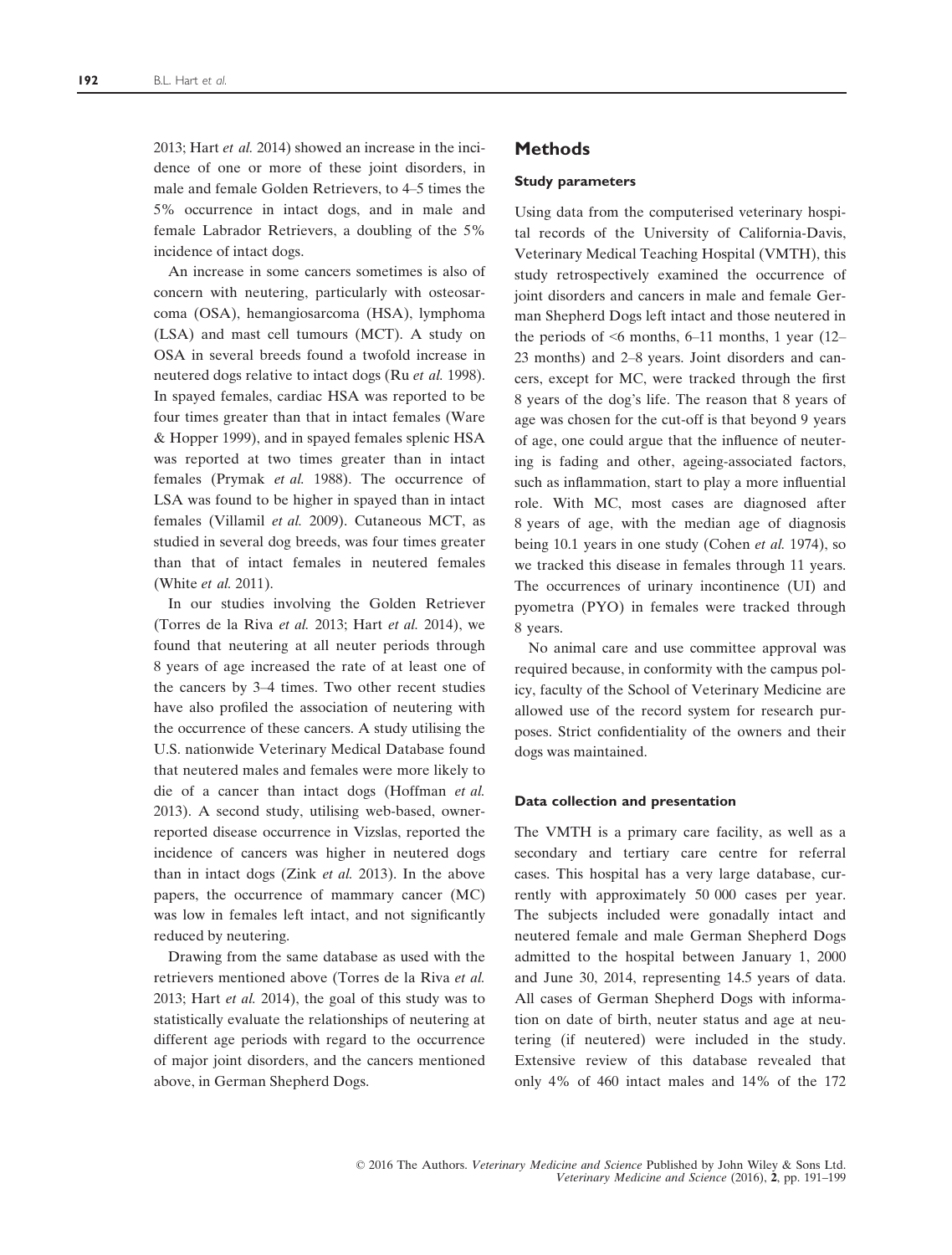intact females were reported by the owner to be used for breeding.

As mentioned, age at neutering was categorised as  $\leq$ 6 months, 6–11 months, 1 year (12 to  $\leq$ 24 months) and 2–8 years (2 to <9 years). For some analyses, the cases for both <6 months and 6–11 months neuter periods were combined and referred to as early neutered (<12 months), because sometimes early neutering may refer to less than 1 year or less than 6 months. Only females were examined for MC, PYO and UI.

For all neutered dogs, records were reviewed to ensure that neutering occurred prior to the first clinical signs or diagnosis of any disease of interest. If a disease of interest occurred before neutering, the dog was considered as intact for that specific disease analysis, but was considered as neutered for a different disease that may have occurred after neutering. If a disease of interest occurred before January 1, 2000 or before 12 months of age, the case was deleted for that disease.

For cases where the hospital records on referral cases did not include age at neutering, telephone calls to the referring veterinarians were made to obtain the specific neutering dates. Because there were neutered dogs where age at neutering was not available from either the record or from the referring veterinarian and these cases could not be included, there were proportionately more intact cases in the final data set than would be expected in general. Nonetheless, the proportional differences on diseases between the intact and the various neutered dogs were not affected by the overrepresentation of intact dogs in the database.

The complete data set available totalled 1170 cases with 705 males, of which 245 were neutered and 460 were intact and 465 females, of which 293 were neutered and 172 intact. The number of cases reported for each disease varied somewhat because, as mentioned above, a case could be excluded for one disease analysis but included for another disease analysis.

In terms of inclusion criteria, a patient was considered as having a disease of interest if the diagnosis was made at the VMTH or by a referring veterinarian and later confirmed at the VMTH. Patients diagnosed with HD, ED and/or CCL presented with clinical signs such as difficulty moving, standing up, lameness and/or joint pain; diagnoses were confirmed based on radiographic evidence, orthopaedic physical examination and/or surgical confirmation. Diagnoses of the various cancers (LSA, HSA, OSA, MCT, MC) were accompanied by clinical signs such as enlarged lymph nodes, lumps on the skin or presence of masses, and confirmed based on imaging, appropriate blood cell analyses, chemical panels, histopathology and/or cytology. PYO was confirmed by ultrasonic evidence and/or post-surgically after removal of the uterus. UI was confirmed by clinical signs, urinalyses and exclusion of other diseases, such as urinary tract infection. When a diagnosis was listed in the record as 'suspected' based on clinical signs, but the diagnostic tests were inconclusive, the case was excluded from the analysis for that specific disease.

Figure 1 portrays single data points, corresponding to the various neuter ages, representing the incidence of dogs diagnosed with at least one joint disorder (after controlling for multiple diagnoses). The data for the incidence of individual joint disorders, cancers, PYO and UI at different neuter ages, and in intact dogs, are presented in Tables 1–3.

Body weights and body condition scores (BCS) are reported to be a factor in the occurrence of joint disorders (Duval et al. 1999; Comhaire & Snaps 2008). Body weights are difficult to compare among dogs because of the confounding factor of variations in body height, so BCSs were used in comparing neutered dogs with and without a joint disorder for those conditions where analyses showed a significant association between neutering and the joint disorder. The BCS used by the VMTH is the standard 1–9 range where a score of 5 is optimal and a score of 9 represents the most overweight (Baldwin et al. 2010). Typically, the BCS is assigned at the time of a patient's visit to the hospital. The BCSs at the time of diagnosis of neutered dogs with a joint disorder were compared with BCSs of neutered dogs without the disorder at an age that fell within the range representing 80% of the ages of dogs with the disorder at the time of diagnosis.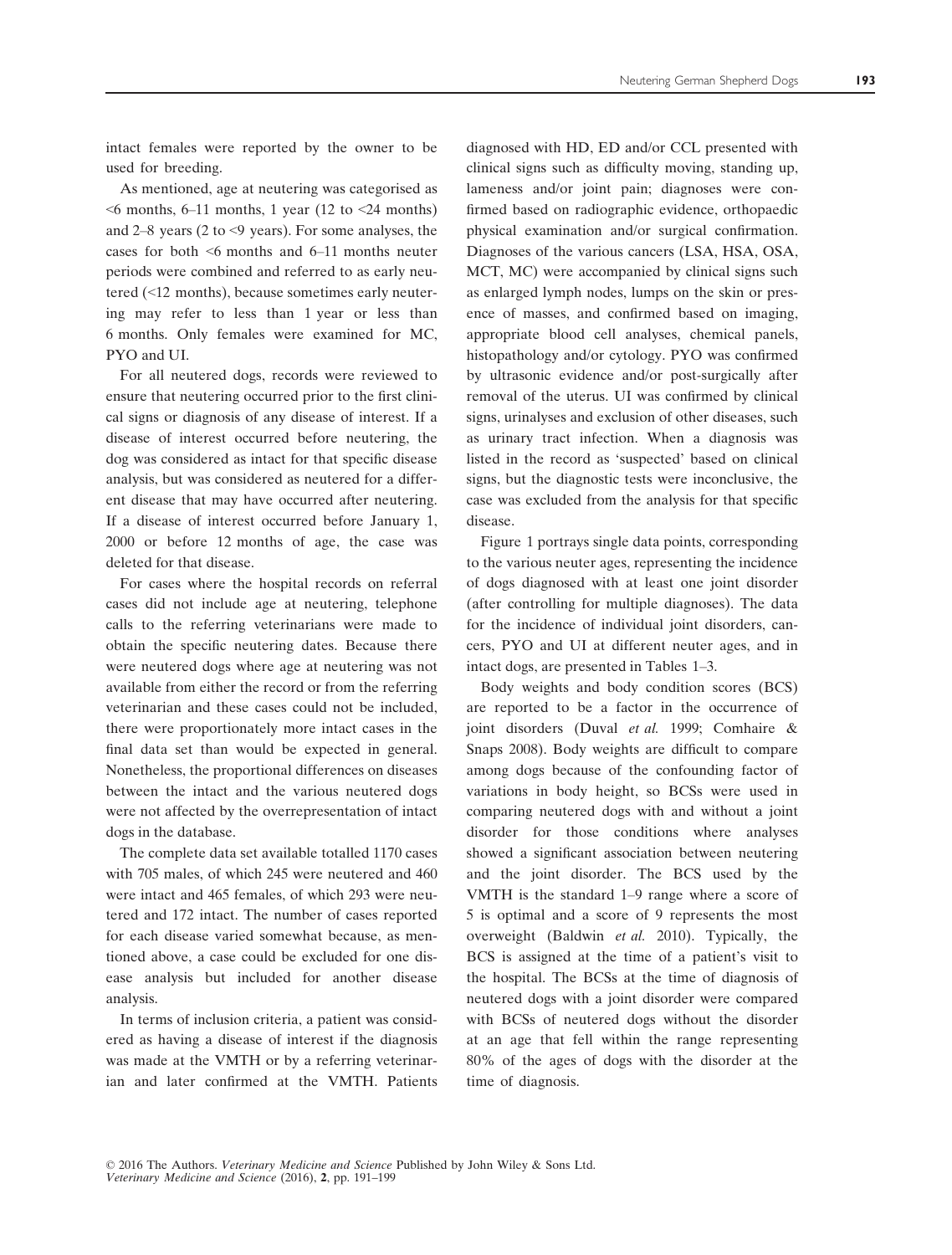#### Statistical analyses

A survival analysis was used to compare the incidence rates of each disease between groups of animals defined in terms of their age at neutering. Patients were diagnosed at different ages and with varying years at risk from the effects of gonadal hormone removal. Animals that were intact at the time that a disease was diagnosed were treated as intact for the purposes of the analysis of that disease, even though they may subsequently have been neutered. Animals that were neutered prior to diagnosis were considered at risk for the period between neutering and diagnosis.

For the survival analyses, Cox proportional hazard models (Cox 1972; Rothman & Greenland 1998) were used to test for differences with respect to the hazard of a disease among the neutered and intact groups while adjusting for the differences in time at risk between animals. In instances where the Cox models had computational issues when there were zero cases within one or more neutering groups, those groups were compared using a Kaplan–Meier life table analysis (Kalbfleisch & Prentice 1980). Analyses were run using the SAS software package, version 9.3. Post hoc comparisons among the subgroups were based on least squares means of the hazard within each subgroup.

In the Results section, when significant differences were found between a neutered and an intact group, the P-values, based on the proportional hazard models, and the hazard ratio with 95% confidence intervals (CI) are reported. For all statistical tests, the two-tailed statistical level of significance was set at  $P < 0.05$ .

# **Results**

#### Joint disorders, males

Figure 1 and Table 1 present the incidence of dogs having at least one of the joint disorders. The occurrence of at least one joint disorder in intact males was 6.6%. At neuter age <6 months, at least one of the joint disorders occurred in 20.8% of the males, three times that of intact males (Cox:  $P = 0.0025$ ,

hazard ratio = 4.47 [95% CI = 1.70, 11.80]). At neuter age 6–11 months, this incidence was 16.4%, more than double that of intact males  $(P = 0.0015$ , hazard ratio = 3.50 [1.62, 7.57]). Not surprisingly, combining cases in both of these early neuter periods also revealed a highly significant increase above that of intact males  $(P < 0.0001$ , hazard ratio = 3.79 [1.95, 7.37]).

As shown in Table 1, the main joint disorder in intact males was HD, occurring in about 5%. However, the main joint disorder increased by neutering in males was CCL. In intact males, CCL occurred in less than 1%, but for the <6 months and 6–11 months neuter periods, this joint disorder occurred in 12.5% and 8.3% of dogs, respectively, significantly higher than that of intact males  $(P < 0.001$ , hazard ratio = 26.16 [5.55, 123.29]) for both periods combined. At neuter period <6 months, HD was higher than intact males, but not significantly so. The median age of diagnosis of CCL in neutered males was 5 years, and for HD was 4.5 years. The occurrence of ED in intact males was about 2%, which was increased (non-significantly) to 4.4% and 5.3%, respectively, with the <6 months and 6–11 months periods. The median age of diagnosis of ED in neutered males was 1.5 years. The median BCSs of neutered males with CCL, HD and ED were all 5.0, which were the same as the median BCSs of neutered males without these joint disorders.

#### Joint disorders, females

Figure 1 and Table 1 portray the incidence of females having at least one of the joint disorders at different neuter periods as well as in intact females. The occurrence of at least one joint disorder in intact females was 5.1%. At neuter age  $\leq 6$  months, at least one of the joint disorders occurred in 12.5% of dogs, more than double that of the intact females, and at the 6– 11 months neuter age, this incidence increased to almost 17%, three times that of intact females. Combining cases in both of these early neuter periods revealed a significant increase above that of intact females ( $P = 0.0063$ , hazard ratio = 3.97 [1.48, 10.71]).

As with intact males, and shown in Table 1, the main joint disorder of intact females was HD, occurring in about 4%. Also, like males, the main joint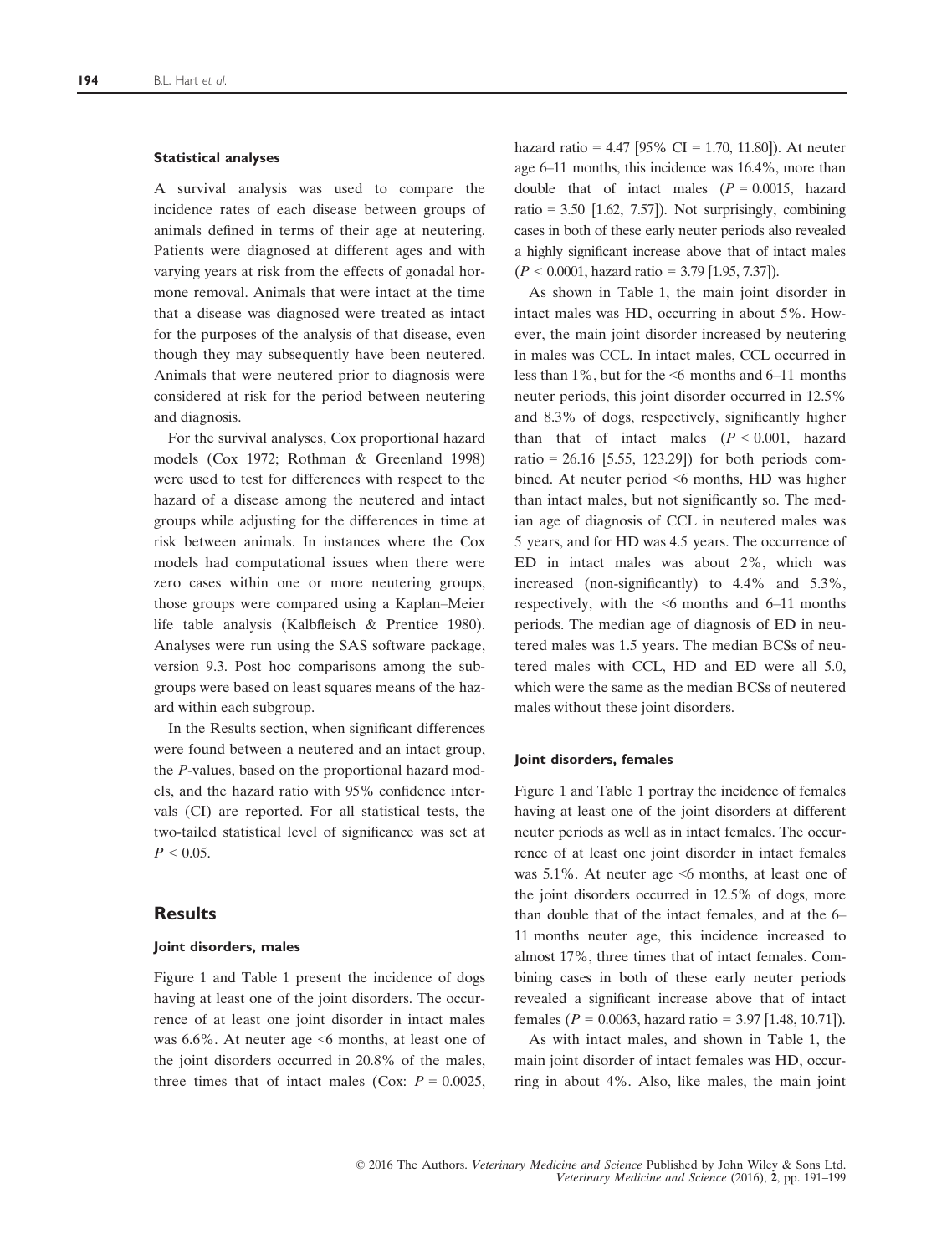disorder associated with neutering was CCL. The occurrence of CCL, which was diagnosed in less than 1% of intact females, occurred in 4.6% of females neutered at <6 months and in 8.3% in those neutered at 6–11 months. Combining cases in both of these early neuter periods for CCL reveals a significant



Fig. I Incidences of the occurrences of at least one joint disorder in male and female German Shepherd Dogs, as a function of age at neutering. The horizontal lines show the occurrences in intact males and females for the same measures. Asterisks adjacent to a point indicate significant differences from the intact level. The pound sign next to two adjacent points indicates that, while neutering at the <6 months and 6–11 months periods alone did not reach significance, when cases for the two early neuter periods were combined, the result was significantly higher than that of intact females. The main joint disorder associated with neutering was cranial cruciate ligament tear or rupture (Table 1).

| Table 1. German Shepherd Dog males and females, joint disorders |  |  |  |  |  |  |  |  |
|-----------------------------------------------------------------|--|--|--|--|--|--|--|--|
|-----------------------------------------------------------------|--|--|--|--|--|--|--|--|

increase above intact females  $(P = 0.0328,$  hazard ratio =  $9.49$  [1.20, 74.90]). As with males, the incidence of HD associated with the early neuter periods increased, but did not reach significance compared with intact females. The median age of diagnosis of CCL in neutered females was 6 years, and 3 years for HD. There was no occurrence of ED in neutered females, and in the intact females, the occurrence was less than 1%. The median BCS of neutered females with HD was 4.5 and for neutered females without HD was 5. The median BCS of neutered females with CCL was 5.75 and for neutered females without CCL was 5.

#### Cancers, males

The underlying rate of intact males having at least one of the cancers was about 3%. As revealed in Table 2, neutering at any age period was not associated with any evident increase in cancer occurrence above the level of intact males. With LSA, occurring in 1.5% of intact males, there was a non-significant increase in incidence at the <6 months neuter period to 4.2%.

#### Cancers, females

The occurrence of at least one of the cancers in intact females was less than 1%. As in males,

| Neuter age              | HD              | <b>CCL</b>      | ED              | At least one   |
|-------------------------|-----------------|-----------------|-----------------|----------------|
| Male $\leq 6$ months    | 2/23(8.7)       | $3/24$ $(12.5)$ | $1/23$ $(4.35)$ | $5/24$ (20.83) |
| Male $6-11$ months      | 3/55(5.45)      | $5/60$ $(8.33)$ | 3/57(5.26)      | 9/55(16.36)    |
| (Male $\leq 12$ months) | 5/78(6.41)      | 8/84 (9.52)     | 4/80(5)         | 14/79 (17.72)  |
| Male 1 year             | $2/58$ $(3.45)$ | 1/61(1.64)      | $2/60$ (3.33)   | 5/58(8.62)     |
| Male 2–8 years          | 2/90(2.22)      | 1/97(1.03)      | 1/99(1.01)      | 4/89(4.49)     |
| Male intact             | 21/445 (4.72)   | 3/458(0.66)     | 8/456(1.75)     | 29/440 (6.59)  |
| Female $\leq 6$ months  | 3/41(7.32)      | $2/44$ (4.55)   | 0/43(0)         | $5/40$ (12.5)  |
| Female 6–11 months      | 6/80(7.5)       | $7/84$ $(8.33)$ | 0/80(0)         | 13/77 (16.88)  |
| (Female < 12 months)    | 9/121(7.44)     | 9/128(7.03)     | 0/123(0)        | 18/110 (16.36) |
| Female 1 year           | 1/35(2.86)      | 0/36(0)         | 0/36(0)         | 1/35(2.86)     |
| Female 2-8 years        | 4/91(4.4)       | 1/95(1.05)      | 0/96(0)         | 5/90(5.56)     |
| Female intact           | 6/157(3.82)     | 1/159(0.63)     | 1/158(0.63)     | 8/156(5.13)    |

The occurrences of joint disorders are portrayed for the different neuter periods; the periods <6 months and 6–11 months are combined in the <12 months period, representing early neutering. The columns represent hip dysplasia (HD), cranial cruciate ligament tear or rupture (CCL), and elbow dysplasia (ED). Shown are number of cases over number in the pool, with percentages given in parentheses. When bolded the incidence is significantly above that of intact dogs (see text).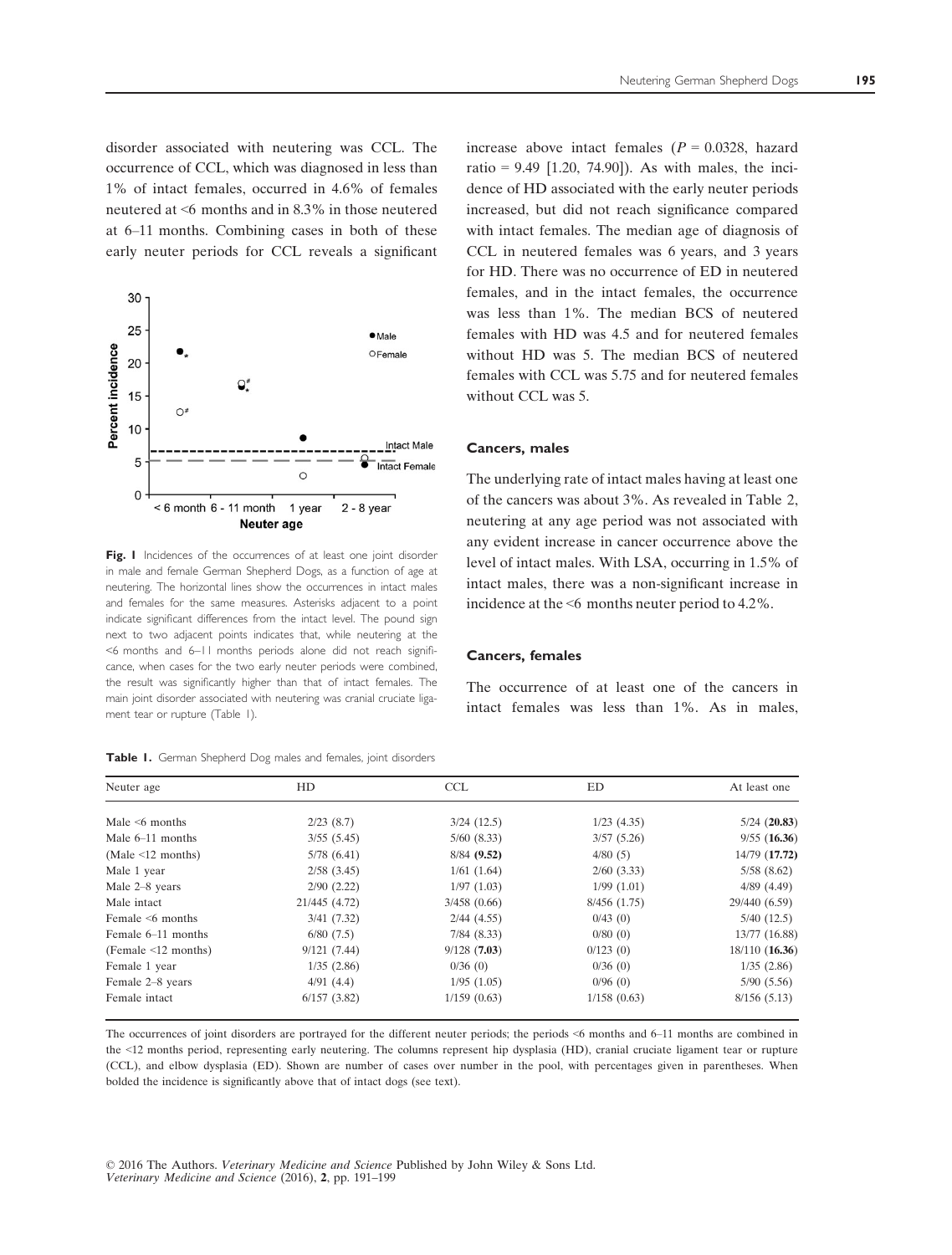| Neuter age             | <b>LSA</b>  | <b>MCT</b>  | <b>HSA</b>  | <b>OSA</b>  | At least one    |
|------------------------|-------------|-------------|-------------|-------------|-----------------|
| Male $\leq 6$ months   | 1/24(4.17)  | 0/24(0)     | 0/24(0)     | 0/24(0)     | 1/24(4.17)      |
| Male $6-11$ months     | 0/60(0)     | 0/60(0)     | 0/60(0)     | 0/60(0)     | 0/60(0)         |
| Male 1 year            | 1/61(1.64)  | 0/61(0)     | 0/61(0)     | 0/61(0)     | 1/61(1.64)      |
| Male 2–8 years         | 1/100(1)    | 0/99(0)     | 0/100(0)    | 1/100(1)    | $2/99$ $(2.02)$ |
| Male intact            | 7/452(1.55) | 2/458(0.44) | 3/457(0.66) | 1/458(0.22) | 13/450 (2.89)   |
| Female $\leq 6$ months | 0/43(0)     | 0/43(0)     | 0/44(0)     | 1/44(2.27)  | 1/42(2.38)      |
| Female 6–11 months     | 0/86(0)     | 0/85(0)     | 0/86(0)     | 0/86(0)     | 0/85(0)         |
| Female 1 year          | 0/35(0)     | 0/35(0)     | 0/36(0)     | 0/36(0)     | 0/34(0)         |
| Female 2–8 years       | 1/95(1.05)  | 1/96(1.04)  | 0/94(0)     | 0/95(0)     | $2/93$ $(2.15)$ |
| Female intact          | 1/158(0.63) | 0/159(0)    | 0/159(0)    | 0/159(0)    | 1/158(0.63)     |

|  |  | Table 2. German Shepherd Dog males and females, cancers |  |  |  |  |  |
|--|--|---------------------------------------------------------|--|--|--|--|--|
|--|--|---------------------------------------------------------|--|--|--|--|--|

The occurrences of cancers are portrayed for the different neuter periods; the periods <6 months and 6–11 months are combined in the <12 months period, representing early neutering. The columns represent the occurrences of lymphosarcoma (LSA), mast cell tumour (MCT), hemangiosarcoma (HSA), osteosarcoma (OSA) and the occurrence of at least 1 of the cancers. Shown are number of cases over number in the pool, with percentages given in parentheses.

neutering at any age period was not associated with any evident increase in cancer occurrence above the level of intact females (Table 2). The occurrence of MC in intact females, and those neutered at various periods, is shown in Table 3. MC was diagnosed in 4.1% of intact females and in none of those neutered at <6 months, not a significant difference. For neutering beyond 6 months, MC occurred in a modestly increasing percentage of females, ranging up to 5% for females neutered at 2–8 years.

#### Urinary incontinence and pyometra

There was no occurrence of UI in intact females. In females neutered at <6 months, the incidence of UI

Table 3. German Shepherd Dog females, occurrences of mammary cancer (MC), pyometra (PYO) and urinary incontinence (UI)

| Neuter age             | МC         | PYO         | U               |
|------------------------|------------|-------------|-----------------|
| Female $\leq 6$ months | 0/46(0)    | 0/44(0)     | $2/43$ $(4.65)$ |
| Female 6–11 months     | 1/91(1.11) | 0/86(0)     | $6/83$ $(7.22)$ |
| Female 1 year          | 1/37(2.7)  | 0/33(0)     | 1/36(2.78)      |
| Female 2-8 years       | 5/102(4.9) | 0/91(0)     | 1/95(1.05)      |
| Female intact          | 7/173(4.1) | 4/163(2.45) | 0/156(0)        |

The numbers of cases are shown, over the numbers in the pool, with percentages given in parentheses. For MC, the occurrence was tracked through 11 years of age (see text), whereas with PYO and UI, the occurrence was tracked through 8 years of age. When bolded the incidence is significantly above that of intact dogs (see text).

was 4.7%. For those neutered at 6–11 months the incidence was 7.3%, which was a significant increase compared with intact females (Kaplan–Meier:  $P < 0.05$ ). The mean age of onset of UI in early neutered females was 5.2 years. The occurrence of PYO in intact females was 2.5%.

# **Discussion**

The findings reported here on the popular German Shepherd Dog with regard to joint disorders are particularly important because joint disorders, such as CCL and HD, are painful for the dog, create a burden for those caring for the dog, and can disqualify the dog as a working partner in military and police work.

This study reveals that in males, neutering within the first year of life is associated with a highly significant, threefold risk of acquiring at least one joint disorder: up to 21% compared with 7% in males left intact or neutered beyond the first year. In females, neutering within the first year is also associated with a highly significant threefold risk of acquiring at least one joint disorder: up to 17% compared with 5% in females left intact or neutered beyond 1 year.

Agencies acquiring a German Shepherd as a police or military working companion, or a family adopting a German Shepherd puppy companion pet, are wise to take into account the genetic variables in joint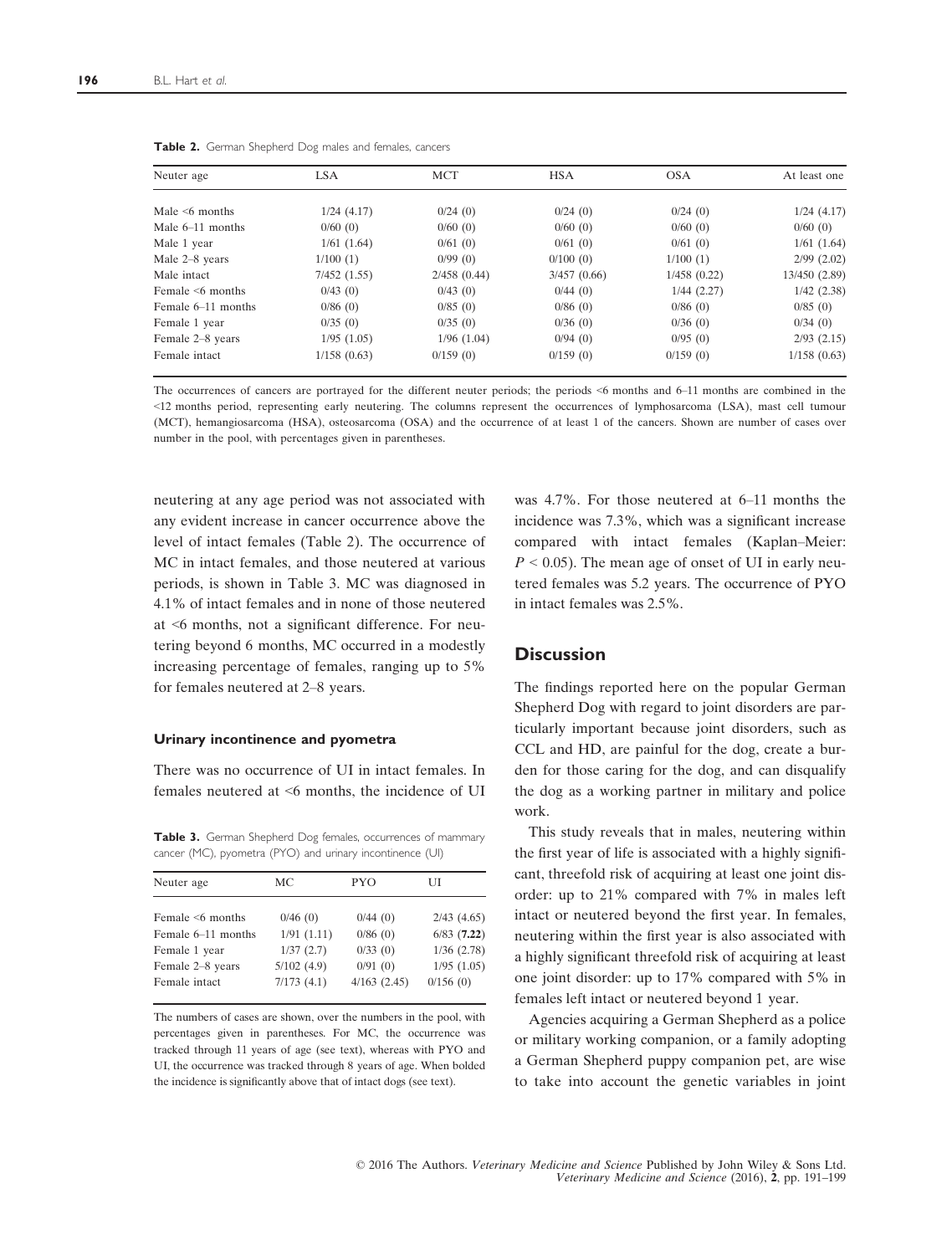disorders. This breed has been the focus of several studies on the occurrence of HD, referred to as the most common hereditary skeletal disorder (Smith et al. 2001). In fact, genetic studies on HD relate the occurrence to single-nucleotide polymorphisms in several quantitative trait loci (Fels & Distl 2014). Interestingly, our study reveals that while CCL is rather infrequent in intact males and females, it is CCL rather than HD that is especially associated with early neutering. As shown in this study, delaying neutering until the dog is at least a year of age appears to avoid the increase in risks of joint disorders is associated with neutering. This is a consideration for joint disease control that is immediately available.

The results of this study on CCL are consistent with those on the Golden Retriever and Labrador Retriever from this centre (Torres de la Riva et al. 2013; Hart et al. 2014) and other studies mentioned in the Introduction. The limitations of this study are that the reported results regarding joint disorders and cancers in the intact dogs will not necessarily represent an accurate occurrence of the disease syndromes among the various strains of German Shepherd Dogs. One might also wonder about differences in dogs presented to the hospital and used for the database compared with those seen in primary practices. From our investigations, we have not detected any differences.

With regard to a mechanism by which early gonadectomy may be related to an increased occurrence in joint disorders, we suggest a hypothesis stemming from studies on the closure of long-bone growth plates by gonadal hormone secretion as the animal approaches maturity (Salmeri et al. 1991; Perry et al. 2008). The hypothesis is that neutering much before bone growth plate closure is complete allows the bones to grow a little longer than normal, and that this disturbs the joint alignment in some dogs sufficiently to lead to a clinically apparent joint disorder that would not have been evident had the dog been neutered beyond puberty.

Body weight, when elevated much above normal for the breed, can also be related to the occurrence of joint disorders (Duval et al. 1999; Comhaire & Snaps 2008). In this study, BCSs of neutered dogs

with the joint disorders related to neutering were compared with BCSs of neutered dogs without the joint disorders. The median BCSs for both male and female neutered dogs with a joint disorder were the same as, or close to, the ideal score of 5, as were BCSs of neutered dogs without the disorder. There were similar findings in the Golden and Labrador Retrievers (Hart et al. 2014). Thus, while body weight probably plays a role in the development of a joint disorder in overweight dogs, the findings presented here are consistent with the perspective that the increase in joint disorders in neutered dogs is at least partially due to the effect of gonadal hormonal removal in delaying long-bone growth plate closure.

With regard to cancers, in contrast to the Golden Retriever where the female is particularly vulnerable to the effects of neutering on the occurrence of cancers (Torres de la Riva et al. 2013; Hart et al. 2014), this study on the German Shepherd Dog reveals that whether the dog was intact or neutered, there was a low level of occurrence of the particular cancers that were followed. The caveat is the cancers were only tracked through 8 years for the reasons explained in the methods.

One of the frequently mentioned advantages of early neutering of female dogs is protection against MC (Root Kustritz 2007). While none of the females neutered at <6 months were diagnosed with MC, we found that only 4% of intact females followed through 11 years were diagnosed with MC. Neutering at 1 year and beyond resulted in an incidence level about the same as intact females. There may be important genetic breed-line differences in the occurrence of MC that are not portrayed in the database. But, the relatively low level of MC occurrence in the intact females suggests that MC is not a major disease for this breed, at least through 11 years of age. Relevant to the discussion of MC is the recent metaanalysis of published studies on neutering females and MC, finding that the evidence linking neutering to a reduced risk of MC is weak (Beauvais et al. 2012).

UI in neutered females is a concern of many dog caregivers as the dog ages. For the dogs tracked through 8 years of age in this study, UI reached a level of 7% in females neutered before 1 year. In females neutered at 1 year and beyond, the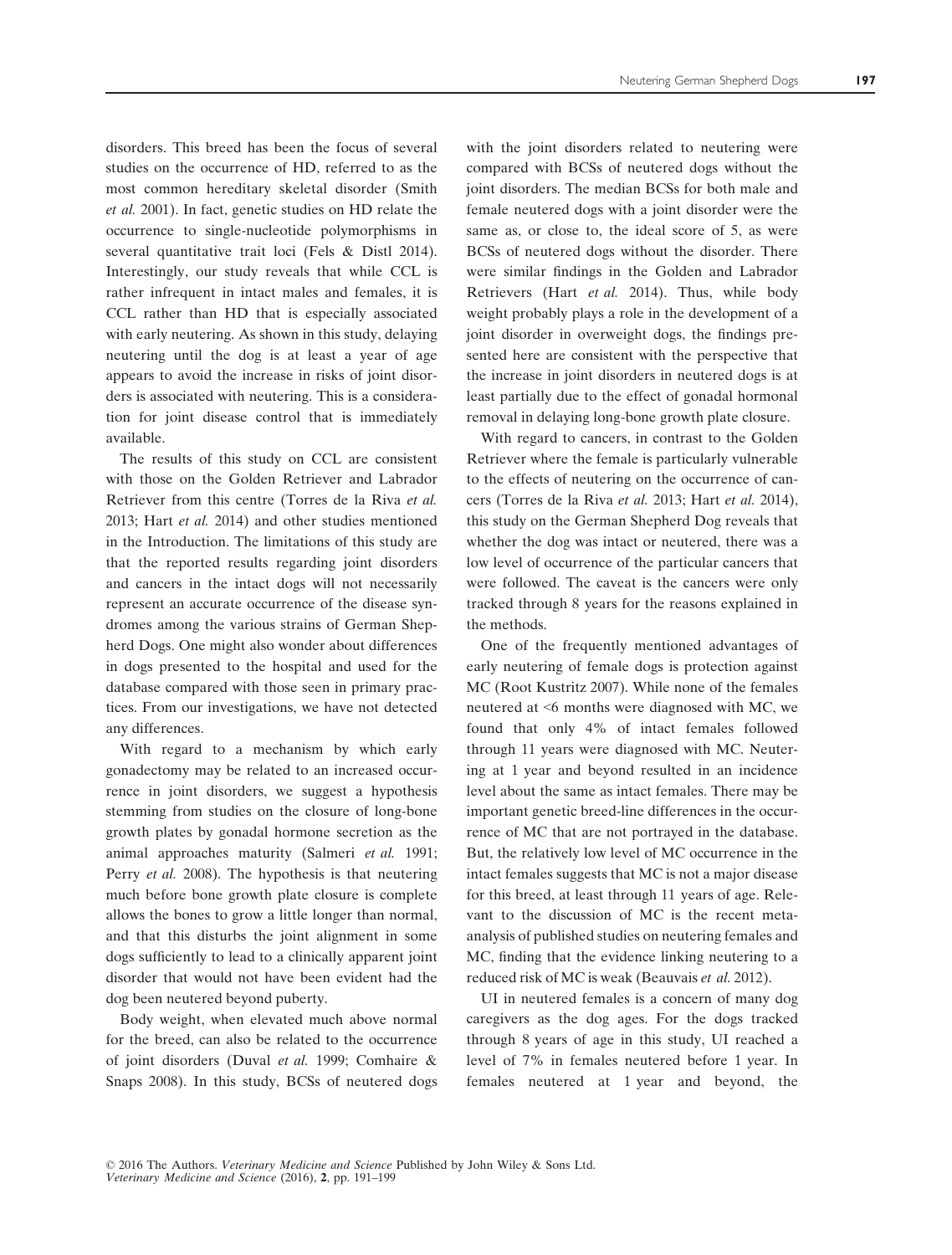incidence of this problem dropped, and was not diagnosed at all in intact females.

In conclusion, with the current focus on avoiding joint disorders in German Shepherd Dogs, the findings provided here offer some evidence-based guidelines in deciding upon the age to neuter a puppy to reduce the risk of one or more joint disorders.

# Acknowledgements

Special thanks are extended to Marty Bryant, Valerie Caceres, Sara Sewell, Emily Romanko and Aaron Frankel. We appreciate the epidemiological consultation provided by Hsin-Yi Weng.

# Source of Funding

Supported by the Canine Health Foundation (#01488- A) and the Center for Companion Animal Health, University of California, Davis (# 2009-54-F/M).

# Conflicts of interest

The research was conducted in the absence of any commercial or financial relationships that could be construed as a potential conflict of interest.

# Contributions

Conceived and designed study: BH, LH, AT; collected and complied and analysed data: AT, BH, LH; statistical analyses: NW; drafted and edited manuscript: BH, LH, AT, NW.

# **References**

- Baldwin K., Bartges J., Buffington T., Freeman L.M., Grabow M., Legred J. & Ostwald D. (2010) AAHA nutritional assessment guidelines for dogs and cats. Journal of the American Animal Hospital Association 46, 285– 296.
- Beauvais W., Cardwell J.M. & Brodbelt D.C. (2012) The effect of neutering on the risk of mammary tumours in dogs – a systematic review. Journal of Small Animal Practice 53, 314–322.
- Cohen D., Reif J.S., Brodey R.S. & Keiser H. (1974) Epidemiological analysis of the most prevalent sites and

types of canine neoplasia observed in a veterinary hospital. Cancer Research 34, 2859–2868.

- Comhaire F.H. & Snaps F. (2008) Comparison of two canine registry databases on the prevalence hip dysplasia by breed and body weight and height. American Journal of Veterinary Research 232, 330–333.
- Cox D.R. (1972) Regression models and life tables (with discussion). Journal of the Royal Statistical Society 34, 187–220.
- Duerr F.M., Duncan C.G., Savicky R.S., Park R.D., Egger E.L. & Palmer R.H. (2007) Risk factors for excessive tibial plateau angle in large-breed dogs with cranial cruciate disease. Journal of the American Veterinary Medical Association 231, 1688-1691.
- Duval J.M., Budsberg S.C., Flo G.L. & Sammarco J.L. (1999) Breed, sex, and body weight as risk factors for rupture of the cranial cruciate ligament in young dogs. Journal of the American Veterinary Medical Association 215, 811–814.
- Fels L. & Distl O. (2014) Identification and validation of quantitative trait loci (QTL) in German Shepherd Dogs. PLoS One 9, 5. doi:[10.1371/journal.pone.0096618.](http://dx.doi.org/10.1371/journal.pone.0096618)
- Hart B.L., Hart L.A., Thigpen A.P. & Willits N.H. (2014) Long-term health effects of neutering dogs: comparison of Labrador Retrievers with Golden Retrievers. PLoS One 9, 7. doi[:10.1371/journal.pone.0102241](http://dx.doi.org/10.1371/journal.pone.0102241).
- Hoffman J.M., Creevy K.E. & Promislow D.E.L. (2013) Reproductive capability is associated with lifespan and cause of death in companion dogs. PLoS One 8, 4. doi[:10.1371.](http://dx.doi.org/10.1371)
- Kalbfleisch J.D. & Prentice R.L. (1980) The Statistical Analysis of Failure Time Data. Wiley & Sons: New York.
- Perry R.J., Farquharson C. & Ahmed S.F. (2008) The role of sex steroids in controlling pubertal growth. Clinical Endocrinology 68, 4–15.
- Prymak C., McKee L.J., Goldschmidt M.H. & Glickman L.T. (1988) Epidemiologic, clinical, pathologic, and prognostic characteristics of splenic hemangiosarcoma and splenic hematoma in dogs: 217 cases (1985). Journal of the American Veterinary Medical Association 193, 706–712.
- Root Kustritz M.V. (2007) Determining the optimal age for gonadectomy of dogs and cats. Journal of the American Veterinary Medical Association 231, 1665-1675.
- Rothman K.J. & Greenland S. (1998) Modern Epidemiology. Lippincott Williams & Wilkins: Philadelphia.
- Ru G., Terracini B. & Glickman L.T. (1998) Host related risk factors for canine osteosarcoma. The Veterinary Journal 156, 31–39.
- Salmeri K.R., Bloomberg M.S., Scruggs S.L. & Shille V. (1991) Gonadectomy in immature dogs: effects on skeletal, physical, and behavioral development. Journal of the